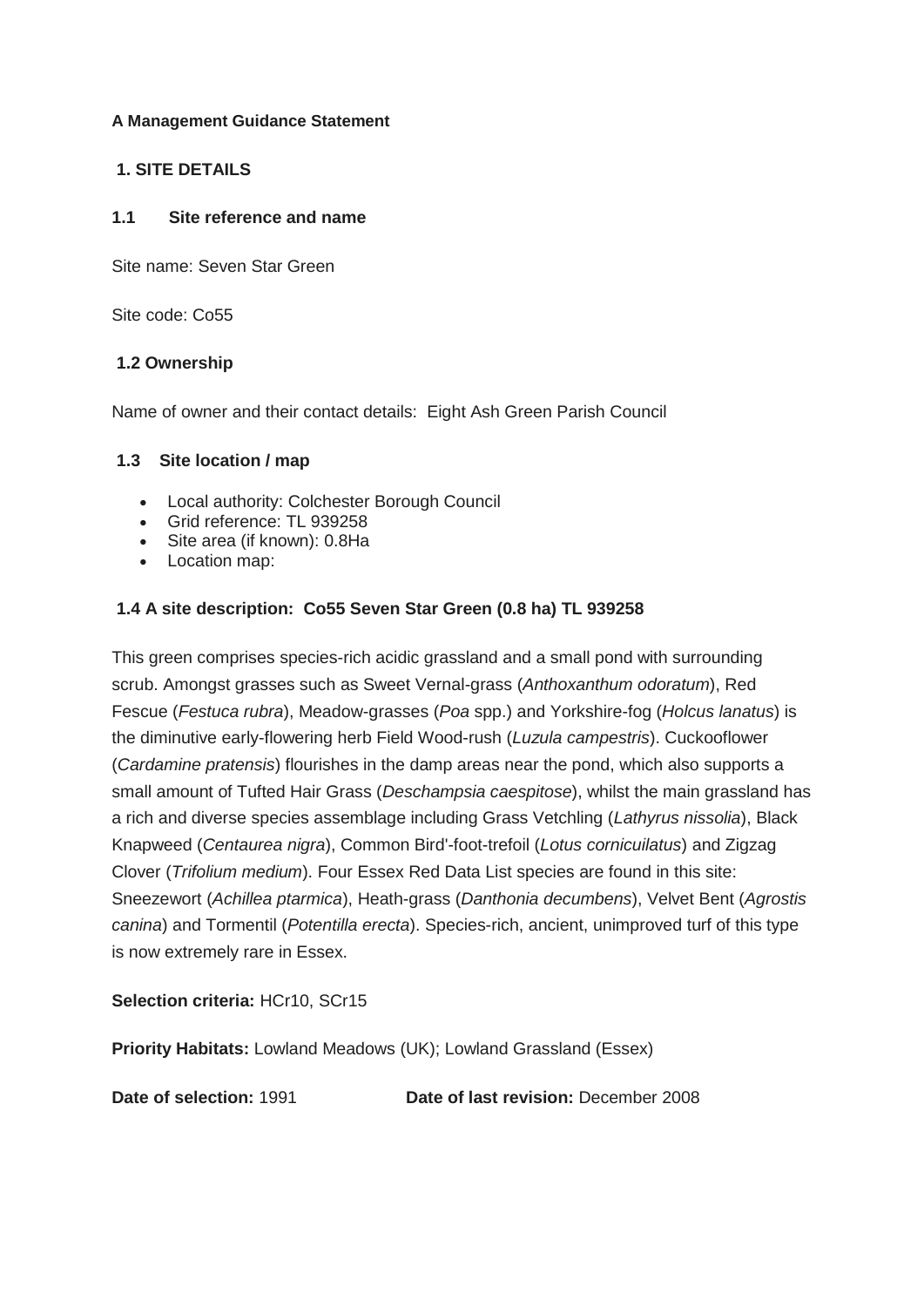### **•1.4 Survey date and Author of Statement**

20/7/2010 Lisa Gerrard

## **2. MANAGEMENT OBJECTIVES**

## **•2.1 OVERALL OBJECTIVES:**

Maintain the species richness of this unimproved grassland by timing the annual cuttings to allow the plants to set seed and not be crowded out by rougher, competitive species.

#### **Position in the Landscape**

The green is bounded by a road to the West and North, and to the East by a damp ditch. Arable fields, farmsteads and residential homes and gardens are nearby.

#### **Equality and Communication**

Pedestrians have permissive access across the site.

The important features and management guidance are summarised in the following table

| <b>Feature of interest</b> | <b>Current status</b>           | <b>Management Guidance</b>          | Record of w |
|----------------------------|---------------------------------|-------------------------------------|-------------|
| & why important            |                                 |                                     |             |
| Old, unimproved            | The green is in good condition, | Cut twice a year. May and           | ongoing     |
| grassland - a scarce       | although some rougher grasses   | September are optimum times, but    |             |
| resource both nationally   | are present.                    | the second cut can be done as early |             |
| and county wide.           |                                 | as late July if necessary.          |             |
|                            |                                 | Remove all cuttings from the site   |             |
|                            |                                 | Monitor for scrub encroachment and  |             |
|                            |                                 | remove as necessary.                |             |
|                            |                                 |                                     |             |
|                            |                                 |                                     |             |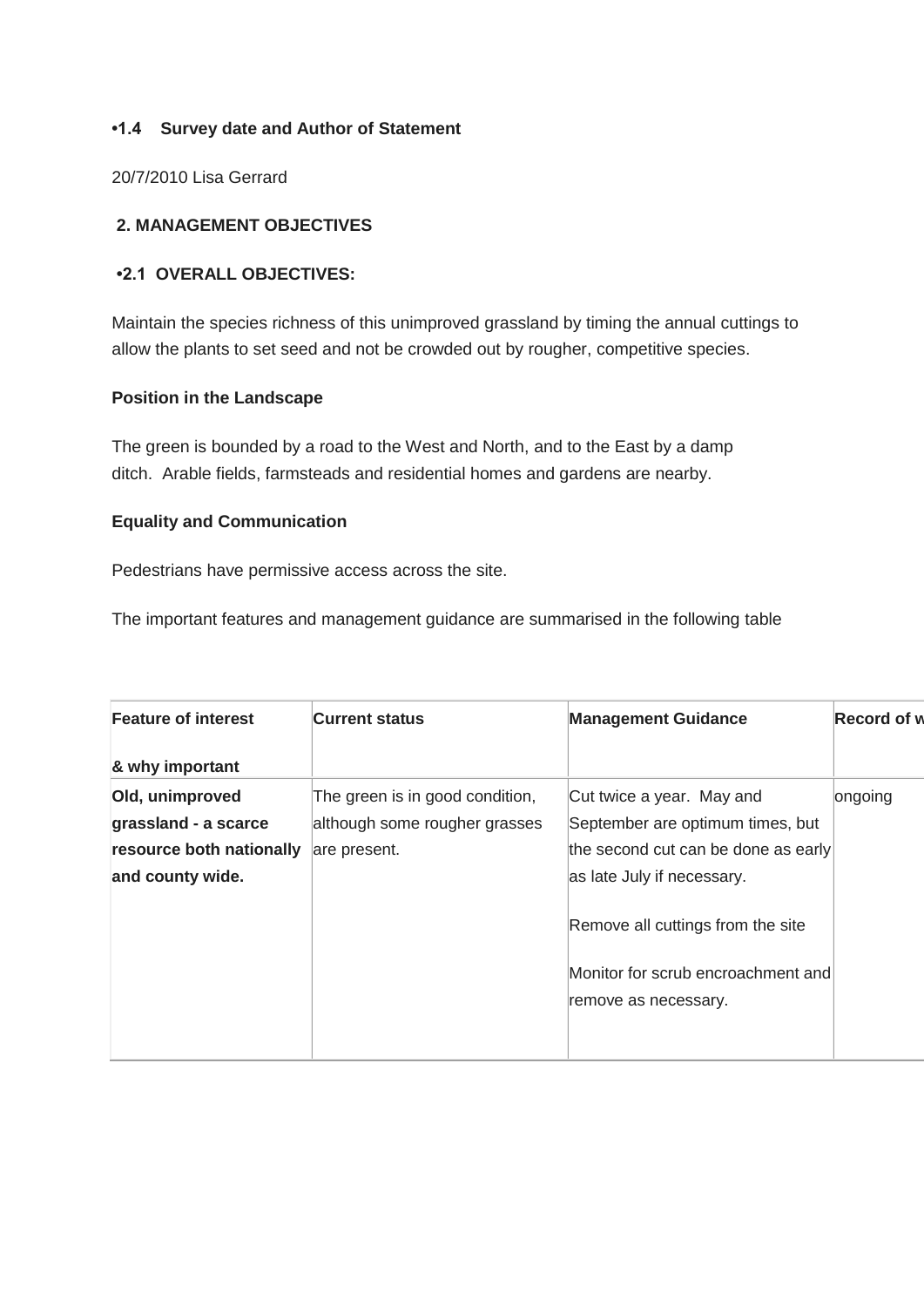# **Species recorded on the day of the survey and recorded by citation**

| English name             | Latin name             |
|--------------------------|------------------------|
| Trees                    |                        |
| Elder                    | Sambucus nigra         |
| Oak                      | Quercus robur          |
| <b>Silver Birch</b>      | Betula pendula         |
| Aspen                    | Betula tremula         |
| <b>Shrubs</b>            |                        |
| Holly                    | Ilex aquifolium        |
| Elder                    | Sambucus nigra         |
| Sycamore                 | Acer pseudoplatanus    |
| Hawthorn                 | Crataegus monogyna     |
| Field maple              | Acer campestre         |
| <b>Blackthorn</b>        | Prunus spinosa         |
| Ground flora             |                        |
| Tormentil                | Potentilla erecta      |
| <b>Heath Bedstraw</b>    | Galium saxatile        |
| Common Knapweed          | Centaurea nigra        |
| Heather                  | Calluna vulgaris       |
| Harebell                 | Campanula rotundifolia |
| Sneezewort               | Achillea ptarmica      |
| <b>Holcus lanatus</b>    | Yorkshire Fog          |
| Common Bent-grass        | Agrostis tenuis        |
| <b>Lesser Stitchwort</b> | Stellaria graminea     |
| <b>Bracken</b>           | Pteridium aquilinum    |
| <b>Bramble</b>           | Rubus fruticosus agg   |
| Honeysuckle              | Lonicera periclymenum  |
| <b>Stinging Nettle</b>   | Urtica dioica          |
| <b>Red Campion</b>       | <b>Silene</b>          |
| <b>Marsh Thistle</b>     | <b>Cirsium</b>         |
| Yarrow                   | Achillea mille         |
| <b>Tufted vetch</b>      | Vicia cracca           |
| Yorkshire Fog            |                        |
|                          |                        |
| Invertebrates            |                        |
| Gatekeeper butterfly     |                        |